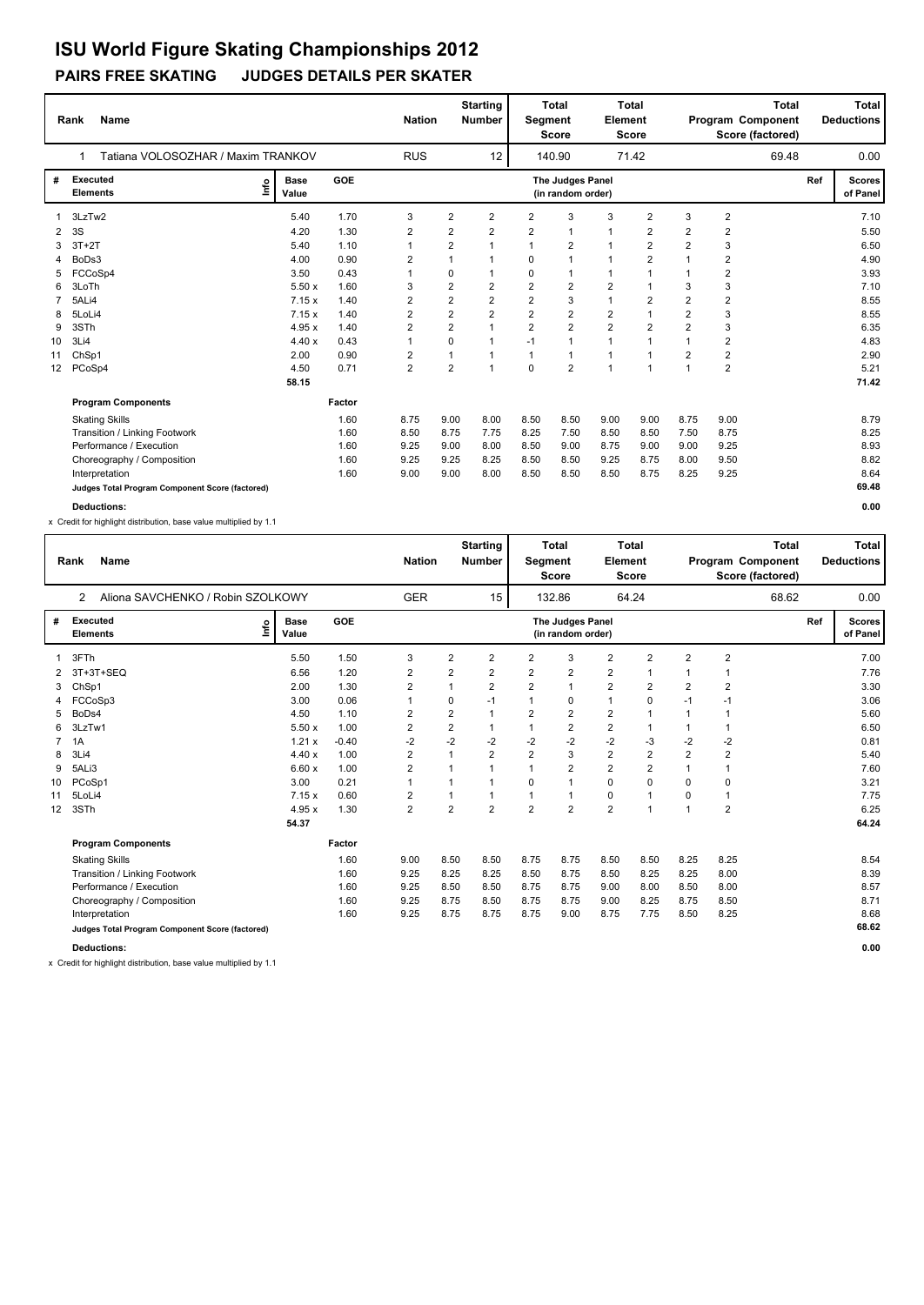#### **PAIRS FREE SKATING JUDGES DETAILS PER SKATER**

|                 | <b>Name</b><br>Rank                             |         |                      |         | <b>Nation</b>           |                | <b>Starting</b><br><b>Number</b> | Segment        | <b>Total</b><br><b>Score</b>          | Element        | <b>Total</b><br><b>Score</b> |                | <b>Total</b><br>Program Component<br>Score (factored) |     | <b>Total</b><br><b>Deductions</b> |
|-----------------|-------------------------------------------------|---------|----------------------|---------|-------------------------|----------------|----------------------------------|----------------|---------------------------------------|----------------|------------------------------|----------------|-------------------------------------------------------|-----|-----------------------------------|
|                 | 3<br>Narumi TAKAHASHI / Mervin TRAN             |         |                      |         | <b>JPN</b>              |                | 16                               |                | 124.32                                |                | 61.34                        |                | 62.98                                                 |     | 0.00                              |
| #               | <b>Executed</b><br><b>Elements</b>              | ١nf٥    | <b>Base</b><br>Value | GOE     |                         |                |                                  |                | The Judges Panel<br>(in random order) |                |                              |                |                                                       | Ref | <b>Scores</b><br>of Panel         |
|                 | 3LzTw3                                          |         | 5.80                 | 1.20    | 2                       | 2              | $\mathbf{1}$                     | 1              | $\overline{2}$                        | $\overline{2}$ | $\overline{2}$               | $\overline{2}$ | $\overline{1}$                                        |     | 7.00                              |
| 2               | 3S<                                             | $\,<\,$ | 2.90                 | $-2.00$ | -3                      | $-3$           | -3                               | $-2$           | $-2$                                  | $-3$           | -3                           | -3             | -3                                                    |     | 0.90                              |
| 3               | 3T+2T+SEQ                                       |         | 4.32                 | $-0.10$ | $-1$                    | $-1$           | $\mathbf{1}$                     | $-1$           | $-1$                                  | $\mathbf{1}$   | $\mathbf{1}$                 | $-1$           | 1                                                     |     | 4.22                              |
| 4               | BoDs4                                           |         | 4.50                 | 1.00    | 2                       | 1              | $\mathbf{1}$                     | $\mathbf{1}$   | $\overline{2}$                        | $\overline{2}$ | 3                            | $\mathbf{1}$   | 1                                                     |     | 5.50                              |
| 5               | FCCoSp4                                         |         | 3.50                 | 0.93    | 2                       | 1              | $\overline{2}$                   | $\overline{2}$ | $\overline{2}$                        | $\overline{2}$ | $\overline{2}$               | $\overline{2}$ | 0                                                     |     | 4.43                              |
| 6               | 5ALi4                                           |         | 7.15x                | 1.50    | 2                       | $\overline{2}$ | $\overline{2}$                   | $\overline{2}$ | $\overline{2}$                        | $\overline{2}$ | 3                            | $\overline{2}$ | 3                                                     |     | 8.65                              |
|                 | 3STh                                            |         | 4.95x                | $-1.00$ | $-2$                    | $-2$           | $-1$                             | $-1$           | $-2$                                  | $\mathbf 0$    | $-1$                         | $-1$           | $-2$                                                  |     | 3.95                              |
| 8               | 3TTh                                            |         | 4.95x                | 0.60    |                         | 0              | -1                               | $\mathbf 1$    | 0                                     | $\overline{1}$ | $\mathbf{1}$                 |                |                                                       |     | 5.55                              |
| 9               | PCoSp4                                          |         | 4.50                 | 0.64    | $\overline{\mathbf{c}}$ | 1              |                                  | $\overline{2}$ | $\overline{1}$                        | $\overline{2}$ | 1                            |                | 1                                                     |     | 5.14                              |
| 10              | 3Li4                                            |         | 4.40x                | 1.21    | 3                       | 2              | $\overline{2}$                   | $\overline{2}$ | $\overline{2}$                        | $\overline{2}$ | 3                            | 3              | 3                                                     |     | 5.61                              |
| 11              | ChSp1                                           |         | 2.00                 | 1.00    | 2                       | 1              | $\mathbf 2$                      | $\mathbf{1}$   | 0                                     | $\mathbf{1}$   | 2                            |                | $\overline{\mathbf{c}}$                               |     | 3.00                              |
| 12 <sup>2</sup> | 5TLi4                                           |         | 6.60x                | 0.79    | $\overline{2}$          | 1              | $\overline{2}$                   | $\overline{1}$ | $\overline{1}$                        | $\overline{2}$ | $\overline{2}$               | $\overline{1}$ | $\overline{2}$                                        |     | 7.39                              |
|                 |                                                 |         | 55.57                |         |                         |                |                                  |                |                                       |                |                              |                |                                                       |     | 61.34                             |
|                 | <b>Program Components</b>                       |         |                      | Factor  |                         |                |                                  |                |                                       |                |                              |                |                                                       |     |                                   |
|                 | <b>Skating Skills</b>                           |         |                      | 1.60    | 8.25                    | 7.25           | 7.75                             | 7.75           | 7.75                                  | 8.50           | 9.00                         | 7.50           | 7.50                                                  |     | 7.86                              |
|                 | Transition / Linking Footwork                   |         |                      | 1.60    | 8.00                    | 7.00           | 8.25                             | 8.00           | 7.50                                  | 8.25           | 9.00                         | 8.50           | 7.50                                                  |     | 8.00                              |
|                 | Performance / Execution                         |         |                      | 1.60    | 7.50                    | 7.00           | 8.00                             | 7.75           | 7.50                                  | 8.25           | 8.75                         | 7.75           | 7.50                                                  |     | 7.75                              |
|                 | Choreography / Composition                      |         |                      | 1.60    | 7.75                    | 7.50           | 8.50                             | 7.50           | 7.75                                  | 8.25           | 8.75                         | 8.75           | 7.50                                                  |     | 8.00                              |
|                 | Interpretation                                  |         |                      | 1.60    | 7.50                    | 7.25           | 8.00                             | 7.50           | 7.50                                  | 8.50           | 8.75                         | 7.75           | 7.50                                                  |     | 7.75                              |
|                 | Judges Total Program Component Score (factored) |         |                      |         |                         |                |                                  |                |                                       |                |                              |                |                                                       |     | 62.98                             |
|                 | <b>Deductions:</b>                              |         |                      |         |                         |                |                                  |                |                                       |                |                              |                |                                                       |     | 0.00                              |

< Under-rotated jump x Credit for highlight distribution, base value multiplied by 1.1

|    | <b>Name</b><br>Rank                             |              |                      |            | <b>Nation</b>  |                         | <b>Starting</b><br>Number | <b>Segment</b>          | <b>Total</b><br><b>Score</b>          | Element                 | <b>Total</b><br><b>Score</b> |                         | <b>Total</b><br>Program Component<br>Score (factored) |     | <b>Total</b><br><b>Deductions</b> |
|----|-------------------------------------------------|--------------|----------------------|------------|----------------|-------------------------|---------------------------|-------------------------|---------------------------------------|-------------------------|------------------------------|-------------------------|-------------------------------------------------------|-----|-----------------------------------|
|    | Yuko KAVAGUTI / Alexander SMIRNOV<br>4          |              |                      |            | <b>RUS</b>     |                         | $\overline{7}$            |                         | 122.83                                |                         | 58.27                        |                         | 64.56                                                 |     | 0.00                              |
| #  | Executed<br><b>Elements</b>                     | Info         | <b>Base</b><br>Value | <b>GOE</b> |                |                         |                           |                         | The Judges Panel<br>(in random order) |                         |                              |                         |                                                       | Ref | <b>Scores</b><br>of Panel         |
|    | 3T                                              |              | 4.10                 | 1.20       | 1              | $\overline{2}$          | $\overline{2}$            | $\overline{\mathbf{c}}$ | $\overline{2}$                        | $\mathbf 2$             | 1                            | $\overline{\mathbf{c}}$ | 1                                                     |     | 5.30                              |
| 2  | 3LzTw2                                          |              | 5.40                 | 0.30       |                |                         | 0                         | 2                       | $-1$                                  | $\mathbf{1}$            | 0                            | $-2$                    |                                                       |     | 5.70                              |
| 3  | 3STh                                            |              | 4.50                 | 1.30       |                | $\overline{2}$          | 2                         | $\overline{2}$          | $\overline{2}$                        | $\overline{2}$          | $\overline{2}$               |                         | $\overline{2}$                                        |     | 5.80                              |
| 4  | BiD <sub>s2</sub>                               |              | 3.00                 | 1.00       | 1              | 1                       | $\overline{2}$            | $\overline{2}$          | $\overline{2}$                        | $\overline{\mathbf{c}}$ | 1                            |                         | 1                                                     |     | 4.00                              |
| 5  | FCCoSp4                                         |              | 3.50                 | 0.86       | 2              | $\overline{\mathbf{c}}$ |                           | $\overline{2}$          | $\overline{2}$                        | $\mathbf{1}$            | $\overline{2}$               | $\overline{\mathbf{c}}$ | 0                                                     |     | 4.36                              |
| 6  | ChSp1                                           |              | 2.00                 | 1.40       | $\overline{2}$ | $\overline{\mathbf{c}}$ | $\overline{2}$            | $\overline{2}$          | $\overline{2}$                        | $\overline{2}$          | 2                            |                         | $\overline{2}$                                        |     | 3.40                              |
|    | 2A+2A<+SEQ                                      | $\checkmark$ | 4.93x                | $-1.00$    | $-2$           | $-3$                    | $-1$                      | $-2$                    | $-2$                                  | $-2$                    | $-2$                         | $-2$                    | $-2$                                                  |     | 3.93                              |
| 8  | 3LoTh                                           |              | 5.50x                | 1.20       | $\mathbf{1}$   | $\mathbf{1}$            | $\overline{2}$            | $\overline{2}$          | 3                                     | $\overline{2}$          | $\overline{2}$               | $\Omega$                | $\overline{2}$                                        |     | 6.70                              |
| 9  | 3Li                                             |              | 0.00x                | 0.00       |                |                         |                           |                         |                                       |                         |                              |                         |                                                       |     | 0.00                              |
| 10 | 5ALi4                                           |              | 7.15x                | 1.40       | 2              | $\mathbf{1}$            | $\overline{2}$            | 2                       | $\overline{2}$                        | $\overline{2}$          | $\overline{2}$               | $\overline{2}$          | $\overline{2}$                                        |     | 8.55                              |
| 11 | 5SLi4                                           |              | 6.60x                | 0.43       | 1              | 0                       | 1                         | $\overline{2}$          | $\mathbf{1}$                          | $\mathbf{1}$            | 1                            | $\overline{1}$          | 0                                                     |     | 7.03                              |
| 12 | PCoSp1                                          |              | 3.00                 | 0.50       | $\mathbf{1}$   | $\Omega$                | 1                         | $\mathbf{1}$            | $\overline{2}$                        | $\overline{1}$          | $\mathbf{1}$                 | -1                      | $\mathbf{1}$                                          |     | 3.50                              |
|    |                                                 |              | 49.68                |            |                |                         |                           |                         |                                       |                         |                              |                         |                                                       |     | 58.27                             |
|    | <b>Program Components</b>                       |              |                      | Factor     |                |                         |                           |                         |                                       |                         |                              |                         |                                                       |     |                                   |
|    | <b>Skating Skills</b>                           |              |                      | 1.60       | 8.50           | 7.75                    | 8.25                      | 8.25                    | 8.50                                  | 8.25                    | 8.25                         | 7.25                    | 7.75                                                  |     | 8.14                              |
|    | Transition / Linking Footwork                   |              |                      | 1.60       | 8.75           | 7.75                    | 8.00                      | 8.00                    | 7.75                                  | 7.50                    | 7.75                         | 7.00                    | 7.75                                                  |     | 7.79                              |
|    | Performance / Execution                         |              |                      | 1.60       | 8.50           | 7.75                    | 8.50                      | 8.25                    | 8.25                                  | 7.75                    | 8.00                         | 7.25                    | 8.00                                                  |     | 8.07                              |
|    | Choreography / Composition                      |              |                      | 1.60       | 8.75           | 8.25                    | 8.50                      | 8.25                    | 8.50                                  | 8.25                    | 8.50                         | 7.25                    | 8.00                                                  |     | 8.32                              |
|    | Interpretation                                  |              |                      | 1.60       | 8.50           | 8.00                    | 8.50                      | 8.00                    | 8.50                                  | 7.50                    | 8.00                         | 7.25                    | 7.75                                                  |     | 8.04                              |
|    | Judges Total Program Component Score (factored) |              |                      |            |                |                         |                           |                         |                                       |                         |                              |                         |                                                       |     | 64.56                             |
|    | <b>Deductions:</b>                              |              |                      |            |                |                         |                           |                         |                                       |                         |                              |                         |                                                       |     | 0.00                              |

< Under-rotated jump x Credit for highlight distribution, base value multiplied by 1.1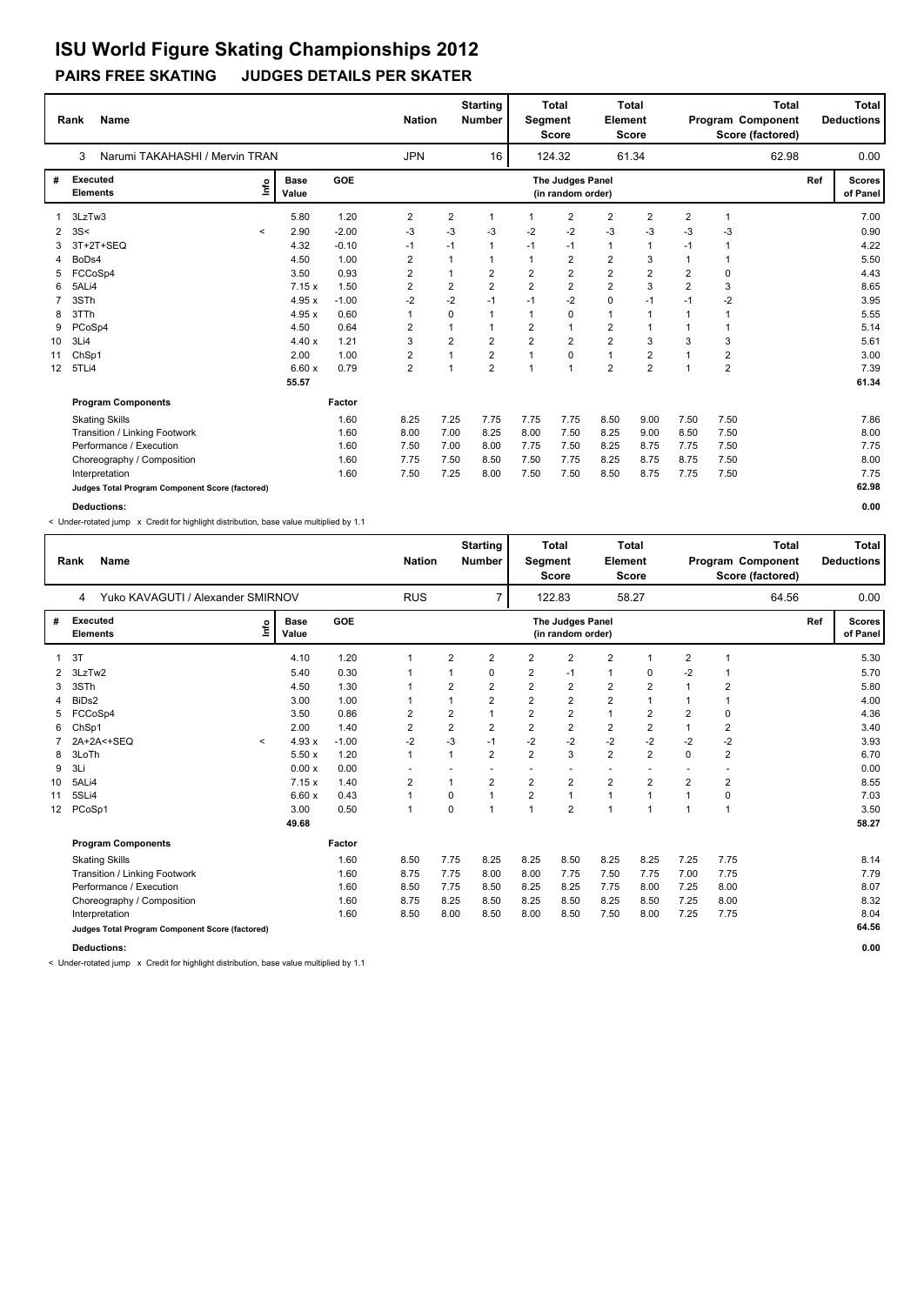## **PAIRS FREE SKATING JUDGES DETAILS PER SKATER**

|                 | <b>Name</b><br>Rank                             |                              |         | <b>Nation</b>           |                | <b>Starting</b><br><b>Number</b> | Segment        | <b>Total</b><br><b>Score</b>          | <b>Element</b> | <b>Total</b><br><b>Score</b> |                | Program Component | <b>Total</b><br>Score (factored) |     | <b>Total</b><br><b>Deductions</b> |
|-----------------|-------------------------------------------------|------------------------------|---------|-------------------------|----------------|----------------------------------|----------------|---------------------------------------|----------------|------------------------------|----------------|-------------------|----------------------------------|-----|-----------------------------------|
|                 | Meagan DUHAMEL / Eric RADFORD<br>5              |                              |         | CAN                     |                | 9                                |                | 121.72                                |                | 63.73                        |                |                   | 57.99                            |     | 0.00                              |
| #               | Executed<br><b>Elements</b>                     | <b>Base</b><br>lnfo<br>Value | GOE     |                         |                |                                  |                | The Judges Panel<br>(in random order) |                |                              |                |                   |                                  | Ref | <b>Scores</b><br>of Panel         |
|                 | 3LzTw2                                          | 5.40                         | 0.50    | 0                       |                | 1                                | 0              | $\mathbf{1}$                          | $\overline{1}$ | -1                           | $\overline{2}$ | $\pmb{0}$         |                                  |     | 5.90                              |
| 2               | $3F+1T+2T$                                      | 7.00                         | $-1.70$ | $-2$                    | -3             | $-2$                             | $-2$           | -3                                    | -3             | $-2$                         | $-2$           | -3                |                                  |     | 5.30                              |
| 3               | 3S                                              | 4.20                         | 0.20    | 1                       | $\Omega$       | 1                                | 0              | $\mathbf{1}$                          | 0              | $\Omega$                     | $\Omega$       | 0                 |                                  |     | 4.40                              |
| 4               | BoDs3                                           | 4.00                         | 0.30    | 1                       | 0              | 1                                | 0              | $\mathbf{1}$                          | 0              | $\overline{1}$               | 0              | $\mathbf 0$       |                                  |     | 4.30                              |
| 5               | FCCoSp4                                         | 3.50                         | 0.86    | 1                       | $\overline{2}$ | $\overline{2}$                   | $\overline{2}$ | $\overline{2}$                        | $\mathbf{1}$   | $\overline{2}$               | $\mathbf{1}$   | $\overline{2}$    |                                  |     | 4.36                              |
| 6               | ChSp1                                           | 2.00                         | 0.90    | 2                       | $\overline{2}$ | $\mathbf{1}$                     | $\overline{1}$ | $\mathbf{1}$                          | 0              | 1                            | $\overline{2}$ |                   |                                  |     | 2.90                              |
|                 | 5ALi3                                           | 6.60x                        | 0.70    |                         |                | $\overline{2}$                   |                | $\overline{1}$                        |                | 1                            | $\mathbf 0$    |                   |                                  |     | 7.30                              |
| 8               | 3STh                                            | 4.95x                        | 1.00    | 2                       |                |                                  |                | $\overline{1}$                        |                | 2                            | $\overline{2}$ | $\overline{2}$    |                                  |     | 5.95                              |
| 9               | 5SLi4                                           | 6.60x                        | 0.57    | $\overline{\mathbf{c}}$ |                |                                  |                | $\overline{1}$                        | $\overline{1}$ | $\overline{2}$               | 1              |                   |                                  |     | 7.17                              |
| 10              | 3FTh                                            | 6.05x                        | 0.70    |                         |                | $\mathbf 1$                      | 0              | $\mathbf{1}$                          | $\overline{1}$ | 1                            | $\mathbf 1$    |                   |                                  |     | 6.75                              |
| 11              | 3Li4                                            | 4.40x                        | 0.50    | 1                       |                | $\mathbf 1$                      |                | $\mathbf{1}$                          | $\mathbf{1}$   | 1                            | 0              | 1                 |                                  |     | 4.90                              |
| 12 <sup>2</sup> | PCoSp4                                          | 4.50                         | 0.00    | 0                       | $\Omega$       | $\Omega$                         |                | $\Omega$                              | $\mathbf 0$    | $\Omega$                     | $\Omega$       | $\mathbf 0$       |                                  |     | 4.50                              |
|                 |                                                 | 59.20                        |         |                         |                |                                  |                |                                       |                |                              |                |                   |                                  |     | 63.73                             |
|                 | <b>Program Components</b>                       |                              | Factor  |                         |                |                                  |                |                                       |                |                              |                |                   |                                  |     |                                   |
|                 | <b>Skating Skills</b>                           |                              | 1.60    | 7.50                    | 7.00           | 7.00                             | 7.25           | 7.50                                  | 7.25           | 7.25                         | 7.75           | 7.50              |                                  |     | 7.32                              |
|                 | Transition / Linking Footwork                   |                              | 1.60    | 7.75                    | 6.50           | 7.00                             | 6.75           | 7.75                                  | 7.00           | 7.00                         | 7.25           | 7.25              |                                  |     | 7.14                              |
|                 | Performance / Execution                         |                              | 1.60    | 7.50                    | 6.75           | 7.00                             | 7.00           | 7.75                                  | 7.50           | 7.25                         | 7.50           | 7.25              |                                  |     | 7.29                              |
|                 | Choreography / Composition                      |                              | 1.60    | 7.50                    | 6.50           | 6.75                             | 7.25           | 7.75                                  | 7.50           | 7.50                         | 7.25           | 7.25              |                                  |     | 7.29                              |
|                 | Interpretation                                  |                              | 1.60    | 7.50                    | 6.50           | 5.75                             | 7.00           | 7.50                                  | 7.50           | 7.25                         | 7.50           | 7.25              |                                  |     | 7.21                              |
|                 | Judges Total Program Component Score (factored) |                              |         |                         |                |                                  |                |                                       |                |                              |                |                   |                                  |     | 57.99                             |
|                 | <b>Deductions:</b>                              |                              |         |                         |                |                                  |                |                                       |                |                              |                |                   |                                  |     | 0.00                              |

x Credit for highlight distribution, base value multiplied by 1.1

|                 | <b>Name</b><br>Rank                             |                      |         | <b>Nation</b> |                | <b>Starting</b><br><b>Number</b> | Segment        | <b>Total</b><br><b>Score</b>                 | Element        | <b>Total</b><br><b>Score</b> |                |                | <b>Total</b><br>Program Component<br>Score (factored) |     | Total<br><b>Deductions</b> |
|-----------------|-------------------------------------------------|----------------------|---------|---------------|----------------|----------------------------------|----------------|----------------------------------------------|----------------|------------------------------|----------------|----------------|-------------------------------------------------------|-----|----------------------------|
|                 | Qing PANG / Jian TONG<br>6                      |                      |         | <b>CHN</b>    |                | 13                               |                | 118.95                                       |                | 55.36                        |                |                | 64.59                                                 |     | $-1.00$                    |
| #               | Executed<br>lnfo<br><b>Elements</b>             | <b>Base</b><br>Value | GOE     |               |                |                                  |                | <b>The Judges Panel</b><br>(in random order) |                |                              |                |                |                                                       | Ref | <b>Scores</b><br>of Panel  |
| 1               | 3T                                              | 4.10                 | $-2.10$ | $-3$          | $-3$           | $-3$                             | -3             | $-3$                                         | $-3$           | $-3$                         | -3             | $-3$           |                                                       |     | 2.00                       |
| 2               | 1A+2A+SEQ                                       | 3.52                 | $-0.79$ | 0             | 0              | $-2$                             | $-1$           | $-2$                                         | $-3$           | $-2$                         | $-2$           | $-2$           |                                                       |     | 2.73                       |
| 3               | 4Li4                                            | 4.00                 | 0.57    | 1             | 1              | $\overline{2}$                   | 1              | $\mathbf 0$                                  | $\mathbf 0$    | $\overline{2}$               | $\overline{2}$ | $\overline{1}$ |                                                       |     | 4.57                       |
| 4               | FCCoSp3                                         | 3.00                 | 0.36    |               | 0              | 1                                | 1              | 0                                            | 0              | $\overline{1}$               |                |                |                                                       |     | 3.36                       |
| 5               | BoDs3                                           | 4.00                 | 0.90    |               | $\overline{2}$ | 1                                | $\overline{2}$ | $\mathbf{1}$                                 | $\pmb{0}$      | $\overline{\mathbf{c}}$      |                |                |                                                       |     | 4.90                       |
| 6               | 3LzTw1                                          | 5.50x                | $-0.20$ |               | $-1$           | $-2$                             | $-2$           | $\pmb{0}$                                    | $-2$           | 1                            |                |                |                                                       |     | 5.30                       |
|                 | 3STh                                            | 4.95 x               | 1.70    | 2             | $\overline{2}$ | 1                                | $\overline{2}$ | 3                                            | $\overline{2}$ | 3                            | 3              | 3              |                                                       |     | 6.65                       |
| 8               | 5TLi4                                           | 6.60x                | 0.36    | $\Omega$      | $\overline{2}$ | 1                                | 1              | 0                                            | $-1$           | 1                            |                | 1              |                                                       |     | 6.96                       |
| 9               | PCoSp1                                          | 3.00                 | 0.64    | 1             | $\mathbf{1}$   | $\overline{2}$                   | $\mathbf{1}$   | $\mathbf{1}$                                 | 0              | $\overline{2}$               |                | $\overline{2}$ |                                                       |     | 3.64                       |
| 10              | 3LoTh                                           | 5.50x                | $-1.30$ | $-2$          | $-2$           | $-2$                             | $-2$           | $-1$                                         | $-2$           | $-2$                         | $-2$           | $-1$           |                                                       |     | 4.20                       |
| 11              | ChSp1                                           | 2.00                 | 1.00    | 1             | $\mathbf{1}$   | 2                                | $\mathbf{1}$   | $\overline{2}$                               | 1              | $\overline{2}$               |                | $\overline{2}$ |                                                       |     | 3.00                       |
| 12 <sup>2</sup> | 5ALi4                                           | 7.15x                | 0.90    | 0             | $\mathbf{1}$   | $\overline{2}$                   | $\mathbf{1}$   | $\mathbf{1}$                                 | $\mathbf 0$    | $\overline{2}$               | $\overline{2}$ | $\overline{2}$ |                                                       |     | 8.05                       |
|                 |                                                 | 53.32                |         |               |                |                                  |                |                                              |                |                              |                |                |                                                       |     | 55.36                      |
|                 | <b>Program Components</b>                       |                      | Factor  |               |                |                                  |                |                                              |                |                              |                |                |                                                       |     |                            |
|                 | <b>Skating Skills</b>                           |                      | 1.60    | 8.50          | 8.75           | 8.50                             | 8.50           | 8.00                                         | 7.50           | 8.50                         | 8.00           | 8.50           |                                                       |     | 8.36                       |
|                 | Transition / Linking Footwork                   |                      | 1.60    | 8.50          | 8.25           | 8.25                             | 8.00           | 7.50                                         | 7.50           | 8.25                         | 7.75           | 7.50           |                                                       |     | 7.93                       |
|                 | Performance / Execution                         |                      | 1.60    | 7.00          | 8.00           | 8.25                             | 8.25           | 7.50                                         | 7.00           | 8.50                         | 7.75           | 8.25           |                                                       |     | 7.86                       |
|                 | Choreography / Composition                      |                      | 1.60    | 8.25          | 8.25           | 8.00                             | 8.25           | 8.25                                         | 7.50           | 8.50                         | 8.00           | 8.50           |                                                       |     | 8.21                       |
|                 | Interpretation                                  |                      | 1.60    | 7.50          | 8.00           | 8.50                             | 8.25           | 7.75                                         | 7.25           | 8.75                         | 7.75           | 8.25           |                                                       |     | 8.00                       |
|                 | Judges Total Program Component Score (factored) |                      |         |               |                |                                  |                |                                              |                |                              |                |                |                                                       |     | 64.59                      |
|                 | Deductions:                                     | Falls:               | $-1.00$ |               |                |                                  |                |                                              |                |                              |                |                |                                                       |     | $-1.00$                    |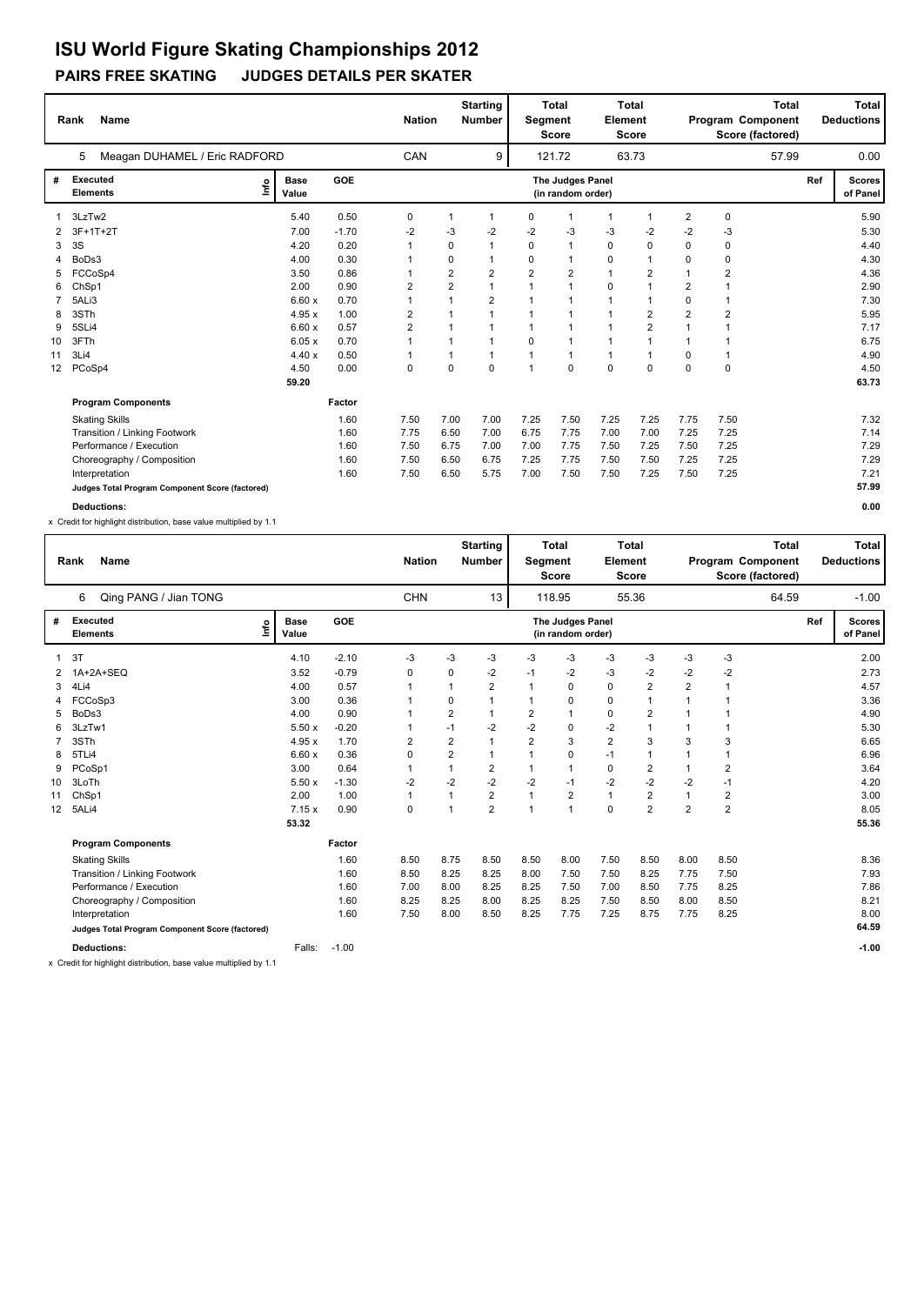## **PAIRS FREE SKATING JUDGES DETAILS PER SKATER**

|    | <b>Name</b><br>Rank                             |                      |         | <b>Nation</b>  |                         | <b>Starting</b><br><b>Number</b> | Segment        | <b>Total</b><br><b>Score</b>          | Element                  | <b>Total</b><br><b>Score</b> |                | <b>Total</b><br>Program Component<br>Score (factored) |     | <b>Total</b><br><b>Deductions</b> |
|----|-------------------------------------------------|----------------------|---------|----------------|-------------------------|----------------------------------|----------------|---------------------------------------|--------------------------|------------------------------|----------------|-------------------------------------------------------|-----|-----------------------------------|
|    | Vera BAZAROVA / Yuri LARIONOV<br>7              |                      |         | <b>RUS</b>     |                         | 14                               |                | 118.66                                |                          | 57.64                        |                | 63.02                                                 |     | $-2.00$                           |
| #  | <b>Executed</b><br>١nf٥<br><b>Elements</b>      | <b>Base</b><br>Value | GOE     |                |                         |                                  |                | The Judges Panel<br>(in random order) |                          |                              |                |                                                       | Ref | <b>Scores</b><br>of Panel         |
|    | 3T                                              | 4.10                 | 0.30    | $\mathbf 1$    | 0                       | 0                                | $\mathbf 1$    | -1                                    | 0                        | 0                            | 0              | $\overline{1}$                                        |     | 4.40                              |
| 2  | 3LzTw3                                          | 5.80                 | 1.50    | 2              | 2                       | 2                                | 3              | 2                                     | $\overline{2}$           | $\overline{2}$               | 2              | 3                                                     |     | 7.30                              |
| 3  | 3FTh                                            | 5.50                 | $-2.10$ | -3             | $-3$                    | $-3$                             | $-3$           | $-3$                                  | $-3$                     | $-3$                         | $-3$           | $-2$                                                  |     | 3.40                              |
|    | 2A+SEQ                                          | 2.64                 | $-1.43$ | -3             | $-2$                    | $-3$                             | $-2$           | $-3$                                  | $-3$                     | $-3$                         | $-3$           | $-3$                                                  |     | 1.21                              |
| 5  | PCoSp4                                          | 4.50                 | 0.57    | 2              | $\overline{1}$          | $\mathbf{1}$                     | $\overline{2}$ | $\mathbf 0$                           | $\overline{2}$           | $\mathbf{1}$                 | $\mathbf 0$    | $\overline{1}$                                        |     | 5.07                              |
| 6  | ChSp                                            | 0.00                 | 0.00    |                |                         |                                  |                |                                       | $\overline{\phantom{a}}$ |                              |                |                                                       |     | 0.00                              |
|    | 5ALi4                                           | 7.15x                | 1.40    | 3              | 2                       | $\overline{2}$                   | $\overline{2}$ | $\overline{2}$                        | $\overline{2}$           | $\overline{2}$               | $\overline{2}$ | $\overline{\mathbf{c}}$                               |     | 8.55                              |
| 8  | 3LoTh                                           | 5.50x                | 1.20    | 2              | $\overline{2}$          | $\mathbf{1}$                     | $\overline{2}$ | $\overline{2}$                        | $\overline{2}$           | 1                            | $\mathbf{1}$   | $\overline{2}$                                        |     | 6.70                              |
| 9  | 3Li4                                            | 4.40x                | 1.00    | $\overline{2}$ | $\overline{2}$          | $\overline{2}$                   | $\overline{2}$ | $\overline{1}$                        | $\overline{2}$           | $\overline{2}$               | $\overline{2}$ | $\overline{\mathbf{c}}$                               |     | 5.40                              |
| 10 | FCCoSp4                                         | 3.50                 | 0.71    | $\overline{2}$ | $\overline{\mathbf{c}}$ | $\mathbf{1}$                     | $\overline{2}$ | $\overline{1}$                        | $\overline{1}$           | $\overline{1}$               |                | $\overline{2}$                                        |     | 4.21                              |
| 11 | 5TLi4                                           | 6.60x                | 0.50    |                | $\overline{2}$          | $\mathbf{1}$                     | $\overline{1}$ | $\overline{1}$                        | $\overline{1}$           | $\overline{1}$               |                | $\overline{1}$                                        |     | 7.10                              |
| 12 | BiDs3                                           | 3.20                 | 1.10    | $\mathbf{1}$   | $\overline{2}$          | $\mathbf{1}$                     | $\overline{2}$ | $\overline{2}$                        | $\overline{2}$           | $\overline{1}$               |                | $\overline{2}$                                        |     | 4.30                              |
|    |                                                 | 52.89                |         |                |                         |                                  |                |                                       |                          |                              |                |                                                       |     | 57.64                             |
|    | <b>Program Components</b>                       |                      | Factor  |                |                         |                                  |                |                                       |                          |                              |                |                                                       |     |                                   |
|    | <b>Skating Skills</b>                           |                      | 1.60    | 7.75           | 7.75                    | 7.75                             | 8.25           | 8.25                                  | 8.25                     | 8.00                         | 7.50           | 8.50                                                  |     | 8.00                              |
|    | Transition / Linking Footwork                   |                      | 1.60    | 7.50           | 8.25                    | 7.50                             | 8.00           | 7.75                                  | 7.75                     | 7.50                         | 7.50           | 8.50                                                  |     | 7.75                              |
|    | Performance / Execution                         |                      | 1.60    | 7.75           | 7.75                    | 7.00                             | 8.00           | 8.00                                  | 8.25                     | 7.50                         | 7.00           | 8.75                                                  |     | 7.75                              |
|    | Choreography / Composition                      |                      | 1.60    | 8.00           | 8.00                    | 8.50                             | 8.50           | 8.25                                  | 8.00                     | 7.75                         | 7.50           | 8.75                                                  |     | 8.14                              |
|    | Interpretation                                  |                      | 1.60    | 8.00           | 7.50                    | 7.25                             | 8.25           | 8.00                                  | 7.75                     | 7.50                         | 7.00           | 8.50                                                  |     | 7.75                              |
|    | Judges Total Program Component Score (factored) |                      |         |                |                         |                                  |                |                                       |                          |                              |                |                                                       |     | 63.02                             |
|    | <b>Deductions:</b>                              | Falls:               | $-2.00$ |                |                         |                                  |                |                                       |                          |                              |                |                                                       |     | $-2.00$                           |

x Credit for highlight distribution, base value multiplied by 1.1

|    | <b>Name</b><br>Rank                             |                      |            | <b>Nation</b>  |                | <b>Starting</b><br><b>Number</b> | Segment        | <b>Total</b><br><b>Score</b>          | Element        | <b>Total</b><br>Score |                |                | <b>Total</b><br>Program Component<br>Score (factored) |     | <b>Total</b><br><b>Deductions</b> |
|----|-------------------------------------------------|----------------------|------------|----------------|----------------|----------------------------------|----------------|---------------------------------------|----------------|-----------------------|----------------|----------------|-------------------------------------------------------|-----|-----------------------------------|
|    | Caydee DENNEY / John COUGHLIN<br>8              |                      |            | <b>USA</b>     |                | 11                               |                | 117.89                                |                | 59.04                 |                |                | 58.85                                                 |     | 0.00                              |
| #  | Executed<br>Info<br><b>Elements</b>             | <b>Base</b><br>Value | <b>GOE</b> |                |                |                                  |                | The Judges Panel<br>(in random order) |                |                       |                |                |                                                       | Ref | <b>Scores</b><br>of Panel         |
|    | 3LzTw1                                          | 5.00                 | 1.40       | $\overline{2}$ |                | 2                                | 2              | $\overline{2}$                        | $\overline{2}$ | $\overline{2}$        | $\overline{2}$ | $\overline{2}$ |                                                       |     | 6.40                              |
| 2  | 3LoTh                                           | 5.00                 | 0.70       | $\mathbf 1$    | 2              | 1                                |                | 1                                     | 0              |                       |                |                |                                                       |     | 5.70                              |
| 3  | 3T                                              | 4.10                 | 0.70       | 1              |                | 1                                | 1              | 0                                     | $\mathbf{1}$   | $\mathbf 1$           | 1              |                |                                                       |     | 4.80                              |
| 4  | 1A+2A+SEQ                                       | 3.52                 | $-1.00$    | $-2$           | $-2$           | $-1$                             | $-2$           | $-2$                                  | $-2$           | $-2$                  | $-2$           | $-2$           |                                                       |     | 2.52                              |
| 5  | FCCoSp2                                         | 2.50                 | 0.43       | $\mathbf{1}$   |                | $-1$                             |                | $\mathbf{1}$                          | $\mathbf 0$    | $\overline{1}$        | $\mathbf{1}$   | $\overline{1}$ |                                                       |     | 2.93                              |
| 6  | PCoSp4                                          | 4.50                 | 0.50       |                |                | 2                                | 0              | 1                                     | 0              |                       | 2              |                |                                                       |     | 5.00                              |
|    | 5ALi3                                           | 6.60x                | 1.00       |                |                | $\overline{\mathbf{c}}$          |                | 1                                     | $\mathbf{1}$   | $\overline{2}$        | $\overline{2}$ | $\overline{2}$ |                                                       |     | 7.60                              |
| 8  | 3FTh                                            | 6.05x                | 0.20       | 0              | 0              |                                  | 0              | 0                                     | $\mathbf 0$    |                       | $\mathbf 0$    |                |                                                       |     | 6.25                              |
| 9  | BoDs1                                           | 3.00                 | 0.00       | $\mathbf 0$    | 0              | 0                                | 0              | 0                                     | 0              | $\mathbf 0$           | 0              | 0              |                                                       |     | 3.00                              |
| 10 | 5TLi4                                           | 6.60x                | 0.64       | 2              |                |                                  |                | 1                                     | $\overline{2}$ | 1                     | $\overline{2}$ |                |                                                       |     | 7.24                              |
| 11 | ChSp1                                           | 2.00                 | 0.20       | 0              | 0              | 1                                | 0              | 0                                     | 0              | $\mathbf 0$           | 1              |                |                                                       |     | 2.20                              |
| 12 | 4Li4                                            | 4.40x                | 1.00       | $\overline{2}$ | $\overline{2}$ | $\overline{2}$                   | $\overline{2}$ | $\overline{2}$                        | $\overline{2}$ | $\overline{2}$        | $\overline{2}$ | $\overline{1}$ |                                                       |     | 5.40                              |
|    |                                                 | 53.27                |            |                |                |                                  |                |                                       |                |                       |                |                |                                                       |     | 59.04                             |
|    | <b>Program Components</b>                       |                      | Factor     |                |                |                                  |                |                                       |                |                       |                |                |                                                       |     |                                   |
|    | <b>Skating Skills</b>                           |                      | 1.60       | 7.75           | 8.00           | 7.50                             | 7.50           | 7.25                                  | 7.25           | 6.75                  | 7.50           | 7.50           |                                                       |     | 7.46                              |
|    | Transition / Linking Footwork                   |                      | 1.60       | 7.50           | 7.75           | 7.00                             | 7.00           | 6.25                                  | 7.00           | 5.25                  | 7.00           | 6.75           |                                                       |     | 6.93                              |
|    | Performance / Execution                         |                      | 1.60       | 8.00           | 8.25           | 7.75                             | 7.25           | 7.50                                  | 7.50           | 7.00                  | 8.00           | 7.25           |                                                       |     | 7.61                              |
|    | Choreography / Composition                      |                      | 1.60       | 7.50           | 8.25           | 7.50                             | 7.50           | 6.75                                  | 7.50           | 7.25                  | 7.50           | 7.00           |                                                       |     | 7.39                              |
|    | Interpretation                                  |                      | 1.60       | 7.50           | 8.50           | 7.50                             | 7.25           | 7.50                                  | 7.25           | 6.50                  | 7.50           | 7.25           |                                                       |     | 7.39                              |
|    | Judges Total Program Component Score (factored) |                      |            |                |                |                                  |                |                                       |                |                       |                |                |                                                       |     | 58.85                             |
|    | <b>Deductions:</b>                              |                      |            |                |                |                                  |                |                                       |                |                       |                |                |                                                       |     | 0.00                              |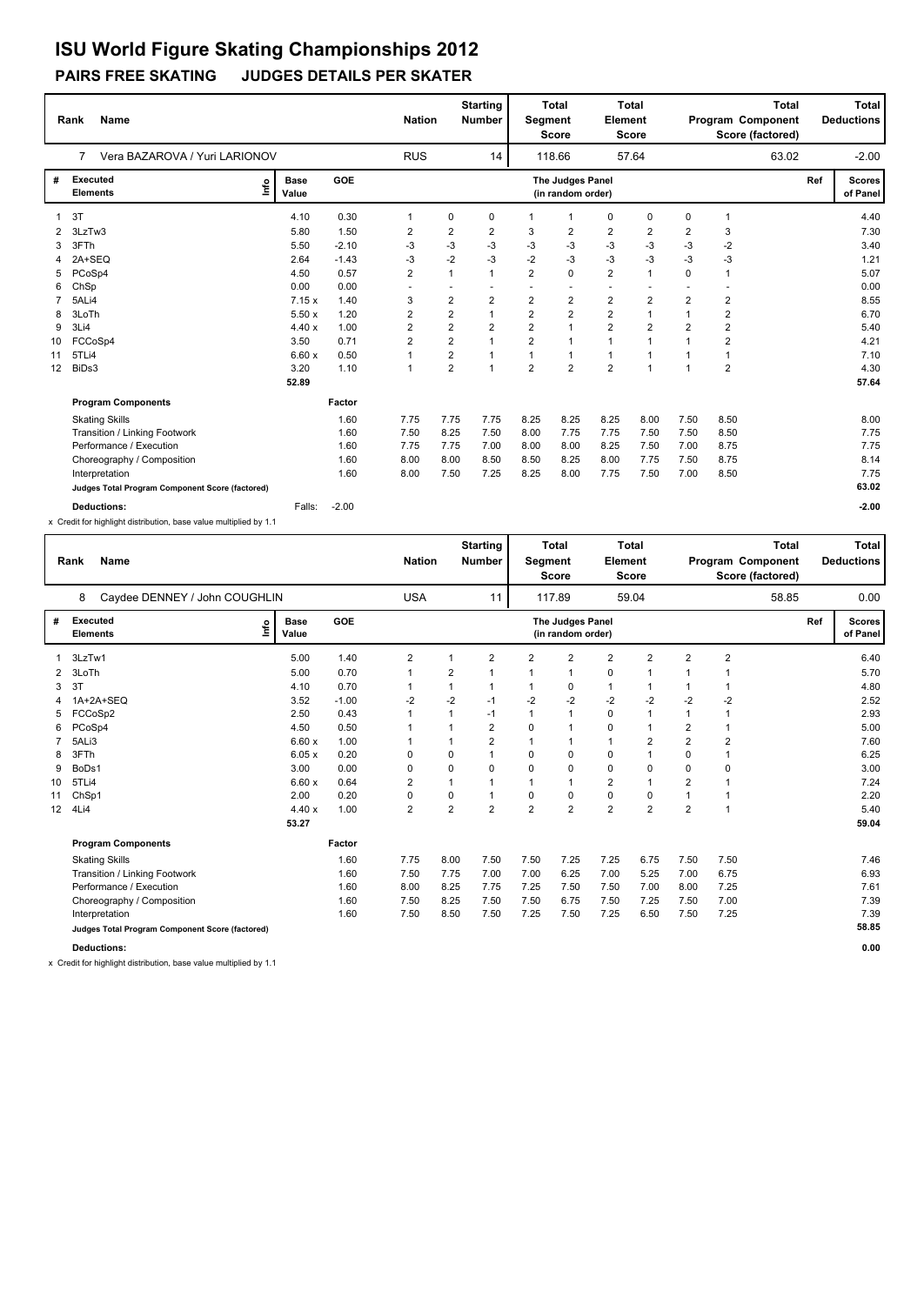## **PAIRS FREE SKATING JUDGES DETAILS PER SKATER**

|                 | <b>Name</b><br>Rank                             |                      |         | <b>Nation</b> |                | <b>Starting</b><br><b>Number</b> | Segment        | <b>Total</b><br><b>Score</b>          | Element        | <b>Total</b><br><b>Score</b> |                | Program Component<br>Score (factored) | <b>Total</b> | Total<br><b>Deductions</b> |
|-----------------|-------------------------------------------------|----------------------|---------|---------------|----------------|----------------------------------|----------------|---------------------------------------|----------------|------------------------------|----------------|---------------------------------------|--------------|----------------------------|
|                 | Wenjing SUI / Cong HAN<br>9                     |                      |         | <b>CHN</b>    |                | 10                               |                | 116.17                                |                | 59.19                        |                |                                       | 56.98        | 0.00                       |
| #               | <b>Executed</b><br>١nf٥<br><b>Elements</b>      | <b>Base</b><br>Value | GOE     |               |                |                                  |                | The Judges Panel<br>(in random order) |                |                              |                |                                       | Ref          | <b>Scores</b><br>of Panel  |
|                 | 4STh                                            | 8.00                 | $-1.43$ | $-2$          | $-1$           | $-1$                             | $-1$           | $-1$                                  | $-1$           | $-2$                         | $-2$           | $-2$                                  |              | 6.57                       |
| 2               | $3T+2T+2T$                                      | 6.70                 | $-1.10$ | $-1$          | $-2$           | 0                                | $-1$           | $-2$                                  | $-2$           | $-2$                         | -2             | $-1$                                  |              | 5.60                       |
| 3               | 4LzTw1                                          | 7.10                 | $-1.00$ | -2            | $\mathbf{1}$   | $-1$                             | $\Omega$       | -2                                    | $\mathbf{1}$   | $-1$                         | $-2$           | $-2$                                  |              | 6.10                       |
| 4               | BoDs4                                           | 4.50                 | 0.10    | 0             | 0              | $\Omega$                         | $\Omega$       | $\mathbf{1}$                          | 0              | 0                            | $\mathbf{1}$   | 0                                     |              | 4.60                       |
| 5               | FCCoSp4                                         | 3.50                 | 0.43    | 0             | 1              | $\overline{2}$                   | $\mathbf 0$    | $\overline{1}$                        | $\mathbf{1}$   | $\mathbf 1$                  | 1              | 1                                     |              | 3.93                       |
| 6               | ChSp1                                           | 2.00                 | 1.20    | 2             | 3              | $\overline{2}$                   | $\overline{2}$ | $\overline{1}$                        | $\mathbf{1}$   | $\overline{2}$               | $\overline{2}$ |                                       |              | 3.20                       |
|                 | 2A                                              | 3.63x                | 0.14    | 0             | 1              | $\mathbf{1}$                     | 0              | $\mathbf 0$                           | 0              | 1                            | 0              | 0                                     |              | 3.77                       |
| 8               | 3FTh                                            | 6.05x                | 0.70    | 0             | $\overline{2}$ | $\overline{2}$                   | $\Omega$       | $\overline{1}$                        | 0              | 1                            | $\overline{2}$ | $\overline{1}$                        |              | 6.75                       |
| 9               | 4Li4                                            | 4.40x                | 0.86    |               | 2              | $\overline{2}$                   | 1              | $\overline{1}$                        | $\overline{2}$ | 2                            | $\overline{2}$ | $\overline{2}$                        |              | 5.26                       |
| 10              | PCoSp4                                          | 4.50                 | 0.86    | 1             | $\overline{2}$ | $\overline{2}$                   | $\overline{2}$ | $\overline{2}$                        | $\overline{2}$ | $\overline{1}$               | $\overline{2}$ | $\overline{1}$                        |              | 5.36                       |
| 11              | 5LoLi                                           | 0.00x                | 0.00    |               |                |                                  |                |                                       |                |                              |                |                                       |              | 0.00                       |
| 12 <sup>2</sup> | 5ALi4                                           | 7.15x                | 0.90    | $\mathbf{1}$  | $\overline{2}$ | $\overline{2}$                   | $\overline{2}$ | $\overline{1}$                        | $\overline{1}$ | $\mathbf{1}$                 | $\overline{1}$ | 1                                     |              | 8.05                       |
|                 |                                                 | 57.53                |         |               |                |                                  |                |                                       |                |                              |                |                                       |              | 59.19                      |
|                 | <b>Program Components</b>                       |                      | Factor  |               |                |                                  |                |                                       |                |                              |                |                                       |              |                            |
|                 | <b>Skating Skills</b>                           |                      | 1.60    | 6.75          | 6.75           | 8.00                             | 7.50           | 6.75                                  | 7.25           | 7.00                         | 7.50           | 7.25                                  |              | 7.14                       |
|                 | <b>Transition / Linking Footwork</b>            |                      | 1.60    | 7.25          | 7.00           | 7.50                             | 7.25           | 6.75                                  | 6.25           | 5.75                         | 7.50           | 6.50                                  |              | 6.93                       |
|                 | Performance / Execution                         |                      | 1.60    | 6.75          | 7.25           | 7.75                             | 7.50           | 7.00                                  | 7.75           | 6.75                         | 8.00           | 6.75                                  |              | 7.25                       |
|                 | Choreography / Composition                      |                      | 1.60    | 7.00          | 6.75           | 7.75                             | 7.50           | 7.25                                  | 7.00           | 6.50                         | 8.00           | 7.00                                  |              | 7.18                       |
|                 | Interpretation                                  |                      | 1.60    | 6.75          | 7.25           | 7.75                             | 7.50           | 7.25                                  | 6.75           | 5.00                         | 7.75           | 6.50                                  |              | 7.11                       |
|                 | Judges Total Program Component Score (factored) |                      |         |               |                |                                  |                |                                       |                |                              |                |                                       |              | 56.98                      |
|                 | <b>Deductions:</b>                              |                      |         |               |                |                                  |                |                                       |                |                              |                |                                       |              | 0.00                       |

x Credit for highlight distribution, base value multiplied by 1.1

|    | Name<br>Rank                                    |                      |            | <b>Nation</b>  |             | <b>Starting</b><br><b>Number</b> | Segment        | <b>Total</b><br><b>Score</b>          | Element      | <b>Total</b><br>Score |                |                | <b>Total</b><br>Program Component<br>Score (factored) |     | <b>Total</b><br><b>Deductions</b> |
|----|-------------------------------------------------|----------------------|------------|----------------|-------------|----------------------------------|----------------|---------------------------------------|--------------|-----------------------|----------------|----------------|-------------------------------------------------------|-----|-----------------------------------|
|    | 10<br>Mary Beth MARLEY / Rockne BRUBAKER        |                      |            | <b>USA</b>     |             | 6                                |                | 111.28                                |              | 57.36                 |                |                | 54.92                                                 |     | $-1.00$                           |
| #  | Executed<br>Info<br><b>Elements</b>             | <b>Base</b><br>Value | <b>GOE</b> |                |             |                                  |                | The Judges Panel<br>(in random order) |              |                       |                |                |                                                       | Ref | <b>Scores</b><br>of Panel         |
|    | $3T+2T$                                         | 5.40                 | 0.50       |                |             |                                  |                | 0                                     | 0            | $\overline{2}$        |                | 0              |                                                       |     | 5.90                              |
| 2  | 3LzTw1                                          | 5.00                 | 0.40       |                |             |                                  | 0              | 0                                     | $\mathbf{1}$ | 0                     | 0              |                |                                                       |     | 5.40                              |
| 3  | 2A                                              | 3.30                 | $-1.50$    | -3             | -3          | -3                               | $-3$           | $-3$                                  | $-3$         | -3                    | -3             | -3             |                                                       |     | 1.80                              |
| 4  | CCoSp2                                          | 2.50                 | $-0.13$    | 0              | $-1$        | 0                                | 0              | $-1$                                  | $-1$         | 0                     | $\Omega$       | -1             |                                                       |     | 2.37                              |
| 5  | BoDs3                                           | 4.00                 | 0.70       | 2              |             |                                  | 1              | 1                                     | $\mathbf{1}$ |                       | $\Omega$       |                |                                                       |     | 4.70                              |
| 6  | 3FTh                                            | 6.05x                | 0.60       |                |             |                                  | 0              | 1                                     | $\mathbf{1}$ | 2                     |                | 0              |                                                       |     | 6.65                              |
|    | 5ALi3                                           | 6.60x                | 0.90       | $\overline{2}$ | 1           | 2                                | 1              | $\mathbf{1}$                          | $\mathbf{1}$ | $\overline{2}$        |                | 1              |                                                       |     | 7.50                              |
| 8  | ChSp1                                           | 2.00                 | 0.90       | $\overline{2}$ | 2           |                                  | 1              | 1                                     | $\mathbf{1}$ |                       | $\Omega$       | $\overline{2}$ |                                                       |     | 2.90                              |
| 9  | 5TLi4                                           | 6.60x                | 0.00       | 0              | $\Omega$    | 0                                | 0              | 0                                     | $-1$         |                       | $\Omega$       | 0              |                                                       |     | 6.60                              |
| 10 | 3Li4                                            | 4.40x                | 0.50       | $\mathbf{1}$   | 1           | $\overline{2}$                   | $\overline{2}$ | $\Omega$                              | $\mathbf{1}$ |                       | $\overline{1}$ | $\mathbf 0$    |                                                       |     | 4.90                              |
| 11 | 3STh                                            | 4.95x                | $-0.60$    | $-1$           | $-1$        | $-2$                             | $-1$           | $-1$                                  | 0            | $-1$                  | 0              | $-1$           |                                                       |     | 4.35                              |
| 12 | PCoSp3                                          | 4.00                 | 0.29       | $\mathbf{1}$   | $\mathbf 1$ | 1                                | 0              | $\Omega$                              | $\mathbf{1}$ | $\overline{1}$        | $\Omega$       | $\mathbf 0$    |                                                       |     | 4.29                              |
|    |                                                 | 54.80                |            |                |             |                                  |                |                                       |              |                       |                |                |                                                       |     | 57.36                             |
|    | <b>Program Components</b>                       |                      | Factor     |                |             |                                  |                |                                       |              |                       |                |                |                                                       |     |                                   |
|    | <b>Skating Skills</b>                           |                      | 1.60       | 7.25           | 6.50        | 7.25                             | 6.75           | 6.50                                  | 7.25         | 7.25                  | 7.25           | 6.75           |                                                       |     | 7.00                              |
|    | Transition / Linking Footwork                   |                      | 1.60       | 7.50           | 6.00        | 7.00                             | 6.25           | 6.50                                  | 6.50         | 7.00                  | 6.75           | 6.25           |                                                       |     | 6.61                              |
|    | Performance / Execution                         |                      | 1.60       | 7.50           | 6.25        | 7.50                             | 6.50           | 6.75                                  | 7.25         | 7.25                  | 7.25           | 6.00           |                                                       |     | 6.96                              |
|    | Choreography / Composition                      |                      | 1.60       | 7.25           | 6.75        | 7.75                             | 6.75           | 7.00                                  | 6.75         | 7.00                  | 7.25           | 6.75           |                                                       |     | 6.96                              |
|    | Interpretation                                  |                      | 1.60       | 7.25           | 5.75        | 7.50                             | 6.75           | 6.75                                  | 6.75         | 6.25                  | 7.25           | 6.50           |                                                       |     | 6.79                              |
|    | Judges Total Program Component Score (factored) |                      |            |                |             |                                  |                |                                       |              |                       |                |                |                                                       |     | 54.92                             |
|    | <b>Deductions:</b>                              | Falls:               | $-1.00$    |                |             |                                  |                |                                       |              |                       |                |                |                                                       |     | $-1.00$                           |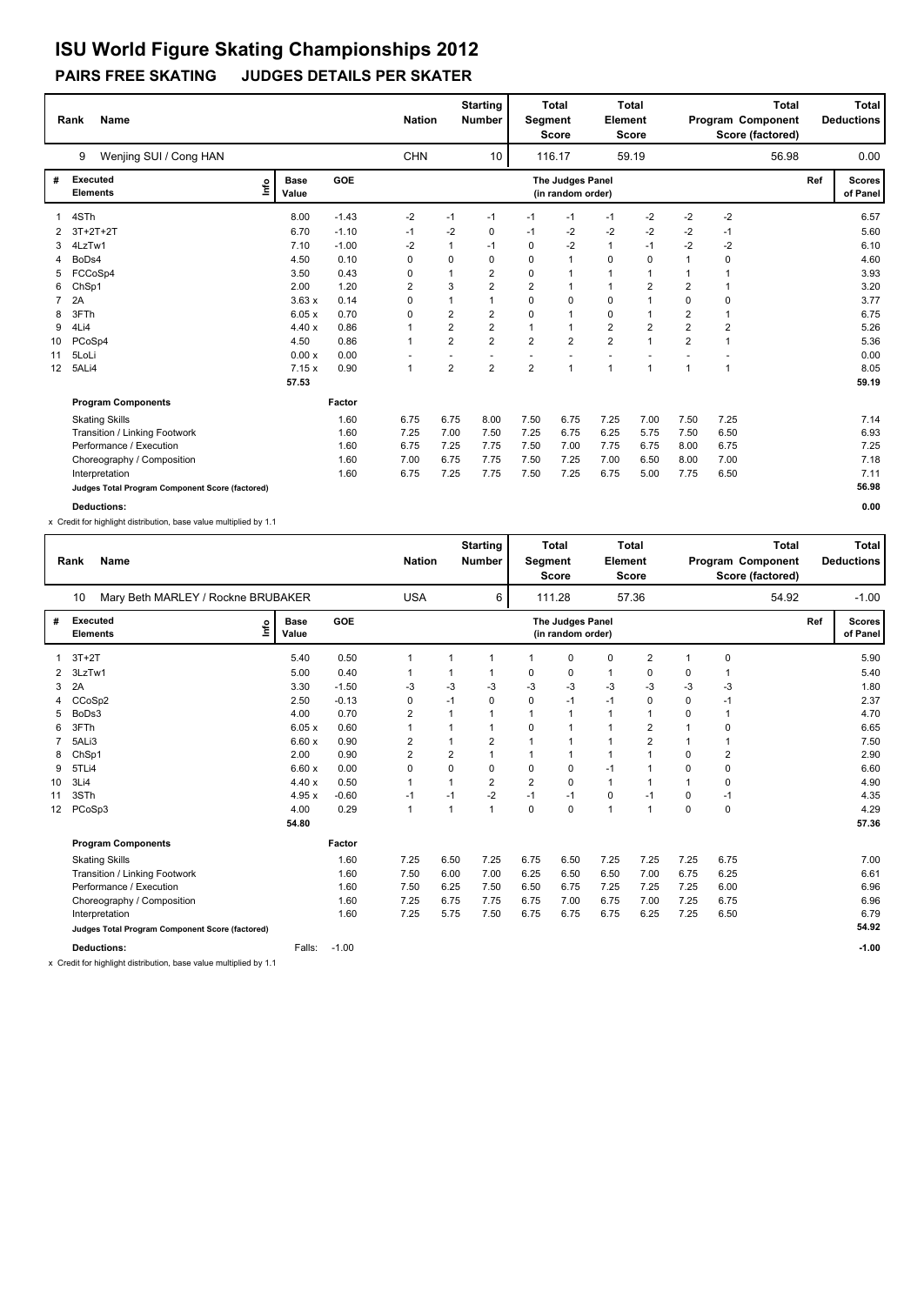## **PAIRS FREE SKATING JUDGES DETAILS PER SKATER ISU World Figure Skating Championships 2012**

|    | <b>Name</b><br>Rank                             |    |                      |         | <b>Nation</b>  |                | <b>Starting</b><br><b>Number</b> | Segment        | <b>Total</b><br><b>Score</b>          | Element        | <b>Total</b><br><b>Score</b> |                |      | <b>Total</b><br>Program Component<br>Score (factored) |     | <b>Total</b><br><b>Deductions</b> |
|----|-------------------------------------------------|----|----------------------|---------|----------------|----------------|----------------------------------|----------------|---------------------------------------|----------------|------------------------------|----------------|------|-------------------------------------------------------|-----|-----------------------------------|
|    | Stefania BERTON / Ondrej HOTAREK<br>11          |    |                      |         | <b>ITA</b>     |                | 5                                |                | 107.77                                |                | 53.76                        |                |      | 54.01                                                 |     | 0.00                              |
| #  | <b>Executed</b><br><b>Elements</b>              | ۴ů | <b>Base</b><br>Value | GOE     |                |                |                                  |                | The Judges Panel<br>(in random order) |                |                              |                |      |                                                       | Ref | <b>Scores</b><br>of Panel         |
|    | $3T+2T+2T$                                      |    | 6.70                 | 1.20    | $\overline{2}$ | 2              | $\mathbf{1}$                     | $\overline{2}$ | $\overline{1}$                        | 1              | $\overline{2}$               | $\overline{2}$ | 2    |                                                       |     | 7.90                              |
|    | 3LzTw1                                          |    | 5.00                 | $-1.40$ | $-1$           | $-2$           | $-3$                             | $-2$           | $-2$                                  | $-1$           | $-3$                         | $-2$           | $-2$ |                                                       |     | 3.60                              |
| 3  | 3Li4                                            |    | 4.00                 | 0.29    | 0              | $\overline{1}$ | $\mathbf{1}$                     | $\Omega$       | $\overline{1}$                        | $\mathbf 0$    | 1                            | $\Omega$       |      |                                                       |     | 4.29                              |
| 4  | ChSp1                                           |    | 2.00                 | 0.60    | 0              | 0              | 1                                |                | $\overline{1}$                        | $\mathbf{1}$   |                              |                |      |                                                       |     | 2.60                              |
| 5  | 2S                                              |    | 1.30                 | $-0.40$ | $-2$           | $-2$           | $-2$                             | $-2$           | $-1$                                  | $-2$           | $-2$                         | $-2$           | $-3$ |                                                       |     | 0.90                              |
| 6  | CCoSp4                                          |    | 3.50                 | 0.50    |                | 1              | $\mathbf{1}$                     | 0              | $\overline{1}$                        | 1              |                              | 1              | 2    |                                                       |     | 4.00                              |
|    | 5ALi3                                           |    | 6.60x                | 0.70    | 0              | 1              | $\mathbf{1}$                     |                | $\overline{2}$                        | $\mathbf{1}$   |                              | 1              | 1    |                                                       |     | 7.30                              |
| 8  | 2STh                                            |    | 2.75x                | 0.00    | 0              | $-1$           | 0                                | $\mathbf 0$    | $\mathbf 0$                           | $\mathbf 0$    | 0                            | $\Omega$       | 0    |                                                       |     | 2.75                              |
| 9  | PCoSp4                                          |    | 4.50                 | 0.57    | 0              | 1              | $\mathbf{1}$                     | $\overline{1}$ | 1                                     | $\overline{2}$ | $\overline{2}$               | $\overline{1}$ | 1    |                                                       |     | 5.07                              |
| 10 | 3LoTh                                           |    | 5.50x                | 0.60    | 1              | $\overline{1}$ | $\Omega$                         |                | $\mathbf 0$                           | $\mathbf{1}$   | 1                            | 1              | 1    |                                                       |     | 6.10                              |
| 11 | 5SLi3                                           |    | 6.05x                | 0.00    | 0              | 0              | $\Omega$                         | $\Omega$       | $\Omega$                              | 0              | 1                            | $\Omega$       | 0    |                                                       |     | 6.05                              |
| 12 | BoDs1                                           |    | 3.00                 | 0.20    | 0              | 0              | $\Omega$                         | $\Omega$       | 1                                     | 0              | -1                           | $\Omega$       | 1    |                                                       |     | 3.20                              |
|    |                                                 |    | 50.90                |         |                |                |                                  |                |                                       |                |                              |                |      |                                                       |     | 53.76                             |
|    | <b>Program Components</b>                       |    |                      | Factor  |                |                |                                  |                |                                       |                |                              |                |      |                                                       |     |                                   |
|    | <b>Skating Skills</b>                           |    |                      | 1.60    | 7.25           | 6.50           | 6.50                             | 7.00           | 6.75                                  | 7.00           | 7.25                         | 6.75           | 6.75 |                                                       |     | 6.86                              |
|    | Transition / Linking Footwork                   |    |                      | 1.60    | 6.50           | 6.00           | 6.00                             | 6.50           | 6.50                                  | 7.25           | 6.75                         | 6.50           | 6.75 |                                                       |     | 6.50                              |
|    | Performance / Execution                         |    |                      | 1.60    | 6.50           | 6.25           | 6.50                             | 6.50           | 7.25                                  | 7.25           | 7.00                         | 7.00           | 6.50 |                                                       |     | 6.75                              |
|    | Choreography / Composition                      |    |                      | 1.60    | 6.75           | 6.50           | 6.75                             | 6.75           | 7.25                                  | 7.50           | 7.00                         | 7.25           | 7.00 |                                                       |     | 6.96                              |
|    | Interpretation                                  |    |                      | 1.60    | 6.50           | 6.50           | 6.50                             | 6.50           | 6.75                                  | 7.00           | 7.00                         | 7.00           | 6.25 |                                                       |     | 6.68                              |
|    | Judges Total Program Component Score (factored) |    |                      |         |                |                |                                  |                |                                       |                |                              |                |      |                                                       |     | 54.01                             |

**Deductions: 0.00**

x Credit for highlight distribution, base value multiplied by 1.1

|    | <b>Name</b><br>Rank                             |                      |            | <b>Nation</b>  |                         | <b>Starting</b><br><b>Number</b> | <b>Segment</b> | <b>Total</b><br><b>Score</b>          | Element        | <b>Total</b><br><b>Score</b> |                |                | <b>Total</b><br>Program Component<br>Score (factored) |     | Total<br><b>Deductions</b> |
|----|-------------------------------------------------|----------------------|------------|----------------|-------------------------|----------------------------------|----------------|---------------------------------------|----------------|------------------------------|----------------|----------------|-------------------------------------------------------|-----|----------------------------|
|    | Jessica DUBE / Sebastien WOLFE<br>12            |                      |            | CAN            |                         | 8                                |                | 100.53                                |                | 51.88                        |                |                | 51.65                                                 |     | $-3.00$                    |
| #  | Executed<br>lnfo<br><b>Elements</b>             | <b>Base</b><br>Value | <b>GOE</b> |                |                         |                                  |                | The Judges Panel<br>(in random order) |                |                              |                |                |                                                       | Ref | <b>Scores</b><br>of Panel  |
|    | 3LzTw1                                          | 5.00                 | 0.00       | $-2$           | 0                       | 0                                | 0              | 0                                     | $\mathbf{1}$   | $-1$                         | $\mathbf{1}$   | 0              |                                                       |     | 5.00                       |
| 2  | 3S                                              | 4.20                 | $-2.10$    | -3             | -3                      | -3                               | $-3$           | -3                                    | $-3$           | -3                           | -3             | -3             |                                                       |     | 2.10                       |
| 3  | 5ALi3                                           | 6.00                 | 0.30       | $\mathbf{1}$   | 0                       | 1                                | 0              | 1                                     | $\mathbf{1}$   | $-1$                         | $\Omega$       | 0              |                                                       |     | 6.30                       |
| 4  | 2A+2A+SEQ                                       | 5.28                 | 0.36       | 1              |                         |                                  | 0              | 1                                     | $\mathbf{1}$   | $\mathbf 0$                  | $\mathbf 1$    | $\mathbf 0$    |                                                       |     | 5.64                       |
| 5  | BiDs3                                           | 3.20                 | 1.10       | $\overline{2}$ | $\overline{\mathbf{c}}$ |                                  |                | 1                                     | $\overline{2}$ |                              | $\overline{2}$ | $\overline{2}$ |                                                       |     | 4.30                       |
| 6  | FCCoSp4                                         | 3.50                 | 0.64       | 1              | $\overline{\mathbf{c}}$ |                                  | 0              | 1                                     | $\mathbf{1}$   | $\overline{2}$               | $\overline{2}$ |                |                                                       |     | 4.14                       |
| 7  | 3LoTh                                           | 5.50x                | $-2.10$    | -3             | -3                      | -3                               | $-3$           | -3                                    | $-3$           | $-3$                         | -3             | -3             |                                                       |     | 3.40                       |
| 8  | ChSp1                                           | 2.00                 | 0.50       | $\mathbf{1}$   |                         | 0                                |                | 0                                     | 0              | $\overline{1}$               | $\mathbf{1}$   |                |                                                       |     | 2.50                       |
| 9  | 3LzTh                                           | 6.05x                | $-2.10$    | -3             | -3                      | -3                               | -3             | $-3$                                  | $-3$           | -3                           | -3             | $-3$           |                                                       |     | 3.95                       |
| 10 | 5SLi2                                           | 5.50x                | $-0.07$    | 0              | 0                       | 0                                | $-1$           | 0                                     | $\mathbf 0$    | $-1$                         | 0              | 0              |                                                       |     | 5.43                       |
| 11 | 3Li4                                            | 4.40x                | $-0.07$    | 0              | 0                       | 0                                | $-1$           | 0                                     | $\mathbf{1}$   | $-1$                         | $\Omega$       | 0              |                                                       |     | 4.33                       |
| 12 | PCoSp4                                          | 4.50                 | 0.29       | $\mathbf{1}$   |                         | 1                                | $\Omega$       | $\Omega$                              | $\mathbf 0$    | $\overline{1}$               | $\mathbf{1}$   | $\mathbf 0$    |                                                       |     | 4.79                       |
|    |                                                 | 55.13                |            |                |                         |                                  |                |                                       |                |                              |                |                |                                                       |     | 51.88                      |
|    | <b>Program Components</b>                       |                      | Factor     |                |                         |                                  |                |                                       |                |                              |                |                |                                                       |     |                            |
|    | <b>Skating Skills</b>                           |                      | 1.60       | 6.75           | 7.00                    | 6.75                             | 6.25           | 7.25                                  | 6.25           | 7.00                         | 7.00           | 6.00           |                                                       |     | 6.71                       |
|    | Transition / Linking Footwork                   |                      | 1.60       | 6.75           | 6.50                    | 6.25                             | 6.00           | 6.75                                  | 5.50           | 6.00                         | 6.50           | 6.00           |                                                       |     | 6.29                       |
|    | Performance / Execution                         |                      | 1.60       | 7.00           | 6.75                    | 6.75                             | 5.50           | 7.00                                  | 5.50           | 6.25                         | 6.50           | 5.50           |                                                       |     | 6.32                       |
|    | Choreography / Composition                      |                      | 1.60       | 7.00           | 7.00                    | 6.75                             | 6.25           | 7.25                                  | 6.75           | 6.25                         | 6.75           | 6.50           |                                                       |     | 6.71                       |
|    | Interpretation                                  |                      | 1.60       | 6.50           | 6.75                    | 6.50                             | 5.75           | 7.00                                  | 5.50           | 5.75                         | 6.25           | 6.25           |                                                       |     | 6.25                       |
|    | Judges Total Program Component Score (factored) |                      |            |                |                         |                                  |                |                                       |                |                              |                |                |                                                       |     | 51.65                      |
|    | <b>Deductions:</b>                              | Falls:               | $-3.00$    |                |                         |                                  |                |                                       |                |                              |                |                |                                                       |     | $-3.00$                    |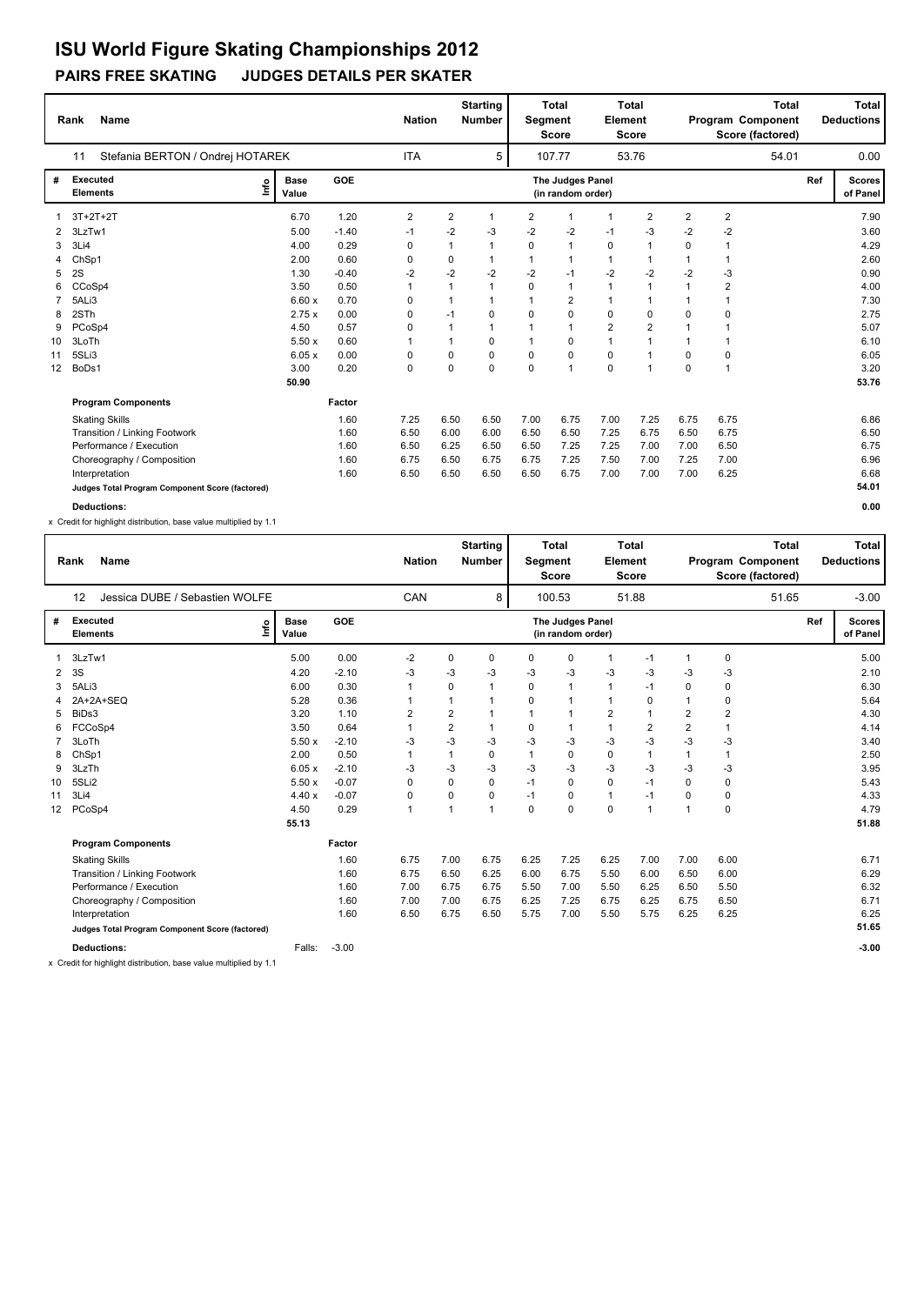## **PAIRS FREE SKATING JUDGES DETAILS PER SKATER**

|    | Name<br>Rank                                    |                      |         | <b>Nation</b> |              | <b>Starting</b><br><b>Number</b> | <b>Segment</b> | <b>Total</b><br><b>Score</b>          | Element      | <b>Total</b><br><b>Score</b> |              | Program Component<br>Score (factored) | <b>Total</b> |     | Total<br><b>Deductions</b> |
|----|-------------------------------------------------|----------------------|---------|---------------|--------------|----------------------------------|----------------|---------------------------------------|--------------|------------------------------|--------------|---------------------------------------|--------------|-----|----------------------------|
|    | Maylin HAUSCH / Daniel WENDE<br>13              |                      |         | <b>GER</b>    |              | 3                                |                | 97.32                                 |              | 49.57                        |              |                                       | 48.75        |     | $-1.00$                    |
| #  | Executed<br>١nf٥<br><b>Elements</b>             | <b>Base</b><br>Value | GOE     |               |              |                                  |                | The Judges Panel<br>(in random order) |              |                              |              |                                       |              | Ref | <b>Scores</b><br>of Panel  |
|    | 2LzTw3                                          | 3.50                 | 0.00    | 1             | $\mathbf 0$  | $\mathbf 0$                      | 0              | $-1$                                  | $\mathbf 0$  | $\mathbf 0$                  | $\mathbf 0$  | $\mathbf 0$                           |              |     | 3.50                       |
| 2  | 3STh                                            | 4.50                 | 1.00    | 2             | 1            | 2                                | 1              | $\mathbf{1}$                          | $\mathbf{1}$ | 2                            | 0            | $\overline{2}$                        |              |     | 5.50                       |
| 3  | 3T+COMBO                                        | 4.10                 | $-1.50$ | $-2$          | $-2$         | $-2$                             | $-2$           | $-3$                                  | $-2$         | $-2$                         | $-3$         | $-2$                                  |              |     | 2.60                       |
| 4  | 1A                                              | 1.10                 | $-0.40$ | $-2$          | $-2$         | $-2$                             | $-3$           | $-2$                                  | $-2$         | $-1$                         | $-2$         | $-2$                                  |              |     | 0.70                       |
| 5  | FCCoSp4                                         | 3.50                 | 0.50    | 1             | 1            | $\overline{2}$                   | $\mathbf 1$    | $\mathbf{1}$                          | $\mathbf{1}$ | $\overline{1}$               | $\mathbf{1}$ | $\mathbf{1}$                          |              |     | 4.00                       |
| 6  | ChSp1                                           | 2.00                 | 0.50    |               |              | $\Omega$                         | $\mathbf 1$    | $\mathbf{1}$                          | 0            | $\overline{1}$               | $\Omega$     |                                       |              |     | 2.50                       |
|    | 5ALi3                                           | 6.60x                | 0.70    |               | 1            | 1                                | 1              | $\mathbf{1}$                          | $\mathbf{1}$ | $\overline{2}$               | $\mathbf{1}$ | 1                                     |              |     | 7.30                       |
| 8  | 3Li4                                            | 4.40x                | 0.36    | 0             | $\mathbf{1}$ | 1                                | 1              | $\mathbf{1}$                          | 0            | 1                            | 0            | $\overline{2}$                        |              |     | 4.76                       |
| 9  | 3LzTh                                           | 6.05x                | $-2.10$ | $-3$          | $-3$         | $-3$                             | $-3$           | $-3$                                  | $-3$         | $-3$                         | -3           | $-3$                                  |              |     | 3.95                       |
| 10 | 5SLi4                                           | 6.60x                | 0.00    | 0             | $\mathbf 0$  | $\mathbf 0$                      | 0              | $\mathbf 0$                           | $\pmb{0}$    | $\overline{1}$               | $\mathbf 0$  | $\mathbf 0$                           |              |     | 6.60                       |
| 11 | BoDs1                                           | 3.00                 | 0.30    | 0             | 1            | $\mathbf{1}$                     | 0              | $\mathbf{1}$                          | $\mathbf 0$  | $\mathbf 0$                  | $\mathbf{1}$ | $\mathbf 0$                           |              |     | 3.30                       |
| 12 | PCoSp4                                          | 4.50                 | 0.36    | 1             |              | 1                                | 0              | $\mathbf{1}$                          | $\mathbf 0$  | $\overline{1}$               | 0            | $\overline{1}$                        |              |     | 4.86                       |
|    |                                                 | 49.85                |         |               |              |                                  |                |                                       |              |                              |              |                                       |              |     | 49.57                      |
|    | <b>Program Components</b>                       |                      | Factor  |               |              |                                  |                |                                       |              |                              |              |                                       |              |     |                            |
|    | <b>Skating Skills</b>                           |                      | 1.60    | 6.00          | 6.50         | 6.25                             | 5.75           | 6.50                                  | 6.25         | 6.25                         | 5.75         | 6.50                                  |              |     | 6.21                       |
|    | Transition / Linking Footwork                   |                      | 1.60    | 5.00          | 6.00         | 6.00                             | 6.00           | 6.25                                  | 5.75         | 5.50                         | 5.00         | 5.75                                  |              |     | 5.71                       |
|    | Performance / Execution                         |                      | 1.60    | 6.25          | 6.25         | 6.25                             | 6.00           | 6.75                                  | 6.00         | 6.00                         | 5.50         | 6.00                                  |              |     | 6.11                       |
|    | Choreography / Composition                      |                      | 1.60    | 6.25          | 6.75         | 6.50                             | 6.25           | 6.50                                  | 6.25         | 6.25                         | 5.75         | 6.50                                  |              |     | 6.36                       |
|    | Interpretation                                  |                      | 1.60    | 5.75          | 6.50         | 6.50                             | 5.50           | 6.50                                  | 6.00         | 6.00                         | 5.50         | 6.25                                  |              |     | 6.07                       |
|    | Judges Total Program Component Score (factored) |                      |         |               |              |                                  |                |                                       |              |                              |              |                                       |              |     | 48.75                      |
|    | <b>Deductions:</b>                              | Falls:               | $-1.00$ |               |              |                                  |                |                                       |              |                              |              |                                       |              |     | $-1.00$                    |

x Credit for highlight distribution, base value multiplied by 1.1

|    | <b>Name</b><br>Rank                             |                      |            | <b>Nation</b>  |             | <b>Starting</b><br><b>Number</b> | Segment | <b>Total</b><br><b>Score</b>          | Element      | <b>Total</b><br><b>Score</b> |              | Program Component | <b>Total</b><br>Score (factored) |     | Total<br><b>Deductions</b> |
|----|-------------------------------------------------|----------------------|------------|----------------|-------------|----------------------------------|---------|---------------------------------------|--------------|------------------------------|--------------|-------------------|----------------------------------|-----|----------------------------|
|    | Mari VARTMANN / Aaron VAN CLEAVE<br>14          |                      |            | <b>GER</b>     |             |                                  |         | 95.38                                 |              | 51.04                        |              |                   | 44.34                            |     | 0.00                       |
| #  | Executed<br>lnfo<br><b>Elements</b>             | <b>Base</b><br>Value | <b>GOE</b> |                |             |                                  |         | The Judges Panel<br>(in random order) |              |                              |              |                   |                                  | Ref | <b>Scores</b><br>of Panel  |
|    | $3T+2T$                                         | 5.40                 | 0.70       |                | $\mathbf 1$ |                                  |         | $\mathbf 1$                           | $\mathbf{1}$ |                              | 0            |                   |                                  |     | 6.10                       |
| 2  | 2LzTw1                                          | 3.00                 | 0.21       |                | -1          | 0                                | 1       | 1                                     | 0            |                              |              |                   |                                  |     | 3.21                       |
| 3  | 3LoTh                                           | 5.00                 | $-1.40$    | $-2$           | $-2$        | $-2$                             | $-2$    | $-2$                                  | $-2$         | $-2$                         | $-2$         | $-2$              |                                  |     | 3.60                       |
| 4  | BoDs2                                           | 3.50                 | 0.10       |                | 0           | 0                                | 0       | 0                                     | $-1$         | 0                            | $\mathbf{1}$ | $\mathbf 0$       |                                  |     | 3.60                       |
| 5  | FCCoSp3                                         | 3.00                 | $-0.04$    | $\mathbf 0$    | $-2$        |                                  | 0       | $-1$                                  | $\mathbf 0$  | $\mathbf 0$                  | $\Omega$     | 0                 |                                  |     | 2.96                       |
| 6  | 5ALi3                                           | 6.60x                | 0.40       |                | 0           |                                  | 0       | 0                                     | 0            |                              |              |                   |                                  |     | 7.00                       |
| 7  | 3STh                                            | 4.95x                | 0.50       |                | 0           |                                  | 0       | 1                                     | $\mathbf 0$  |                              |              |                   |                                  |     | 5.45                       |
| 8  | 3Li4                                            | 4.40x                | 0.29       |                | $\Omega$    |                                  | 0       | 1                                     | $\mathbf 0$  | 1                            | 0            |                   |                                  |     | 4.69                       |
| 9  | ChSp1                                           | 2.00                 | 0.10       | $\mathbf 0$    | 0           | 0                                | 0       | 0                                     | 0            | $-1$                         | -1           | 1                 |                                  |     | 2.10                       |
| 10 | 2S                                              | 1.43x                | 0.14       | 1              | $\Omega$    |                                  | 1       | 1                                     | 0            | $\overline{1}$               | $\Omega$     |                   |                                  |     | 1.57                       |
| 11 | 5SLi3                                           | 6.05x                | 0.21       | $\overline{2}$ | $-1$        | 2                                | 0       | 0                                     | 0            | 0                            | $\Omega$     | 1                 |                                  |     | 6.26                       |
| 12 | PCoSp4                                          | 4.50                 | 0.00       | $\mathbf 0$    | $\Omega$    | 0                                | 0       | $\Omega$                              | $\Omega$     | 1                            | $\Omega$     | $\mathbf 0$       |                                  |     | 4.50                       |
|    |                                                 | 49.83                |            |                |             |                                  |         |                                       |              |                              |              |                   |                                  |     | 51.04                      |
|    | <b>Program Components</b>                       |                      | Factor     |                |             |                                  |         |                                       |              |                              |              |                   |                                  |     |                            |
|    | <b>Skating Skills</b>                           |                      | 1.60       | 5.75           | 5.50        | 5.75                             | 5.25    | 5.50                                  | 6.00         | 5.75                         | 6.00         | 5.75              |                                  |     | 5.71                       |
|    | Transition / Linking Footwork                   |                      | 1.60       | 5.75           | 5.25        | 5.25                             | 5.25    | 4.50                                  | 5.25         | 5.50                         | 5.50         | 5.25              |                                  |     | 5.32                       |
|    | Performance / Execution                         |                      | 1.60       | 6.00           | 5.25        | 5.50                             | 5.75    | 5.50                                  | 5.75         | 5.75                         | 5.75         | 5.50              |                                  |     | 5.64                       |
|    | Choreography / Composition                      |                      | 1.60       | 6.50           | 5.50        | 5.50                             | 5.50    | 5.00                                  | 5.50         | 5.75                         | 5.50         | 6.00              |                                  |     | 5.61                       |
|    | Interpretation                                  |                      | 1.60       | 6.25           | 5.25        | 5.75                             | 5.25    | 4.75                                  | 5.75         | 5.50                         | 5.75         | 4.00              |                                  |     | 5.43                       |
|    | Judges Total Program Component Score (factored) |                      |            |                |             |                                  |         |                                       |              |                              |              |                   |                                  |     | 44.34                      |
|    | <b>Deductions:</b>                              |                      |            |                |             |                                  |         |                                       |              |                              |              |                   |                                  |     | 0.00                       |